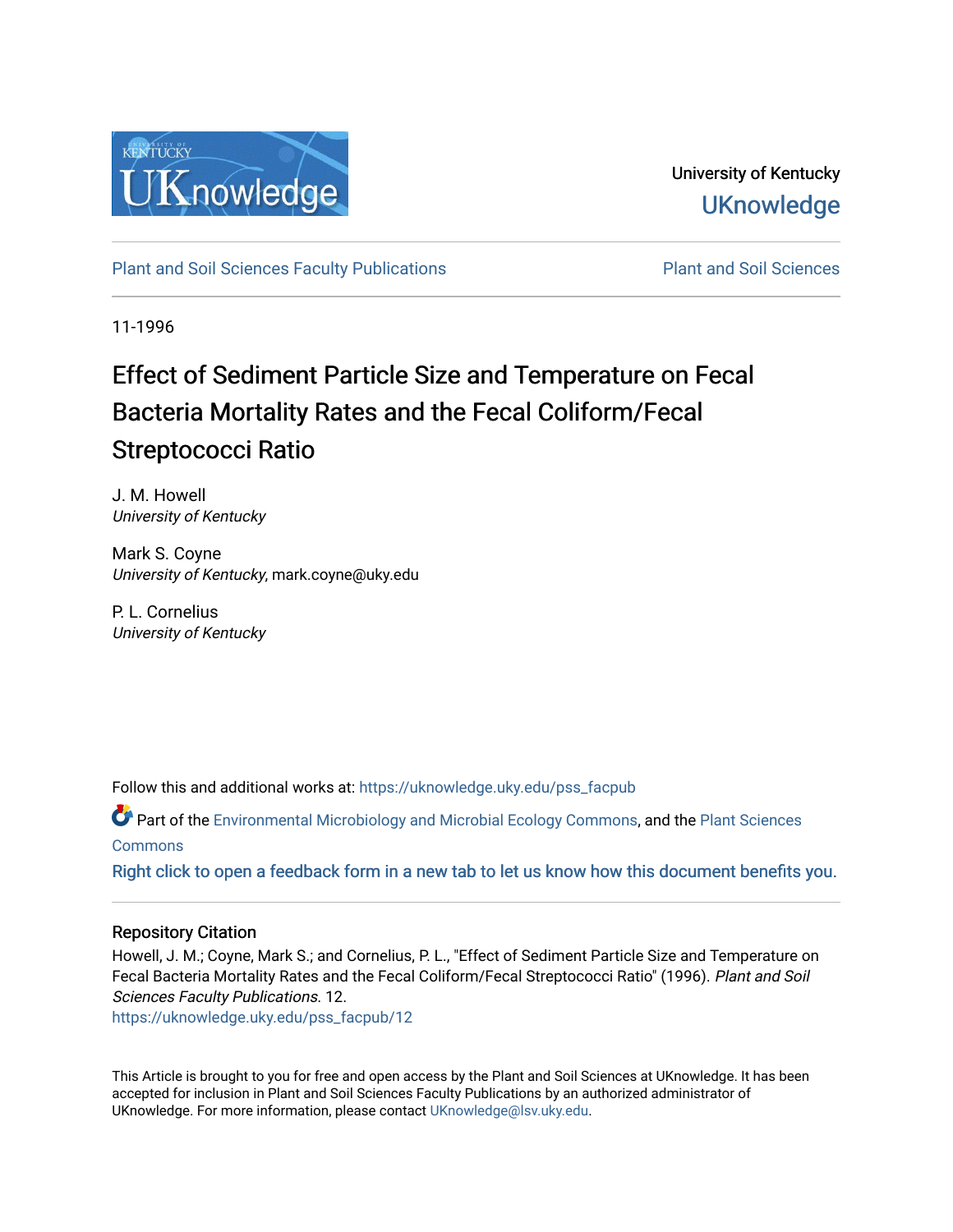# Effect of Sediment Particle Size and Temperature on Fecal Bacteria Mortality Rates and the Fecal Coliform/Fecal Streptococci Ratio

Digital Object Identifier (DOI) http://dx.doi.org/10.2134/jeq1996.00472425002500060007x

# Notes/Citation Information

Published in Journal of Environmental Quality, v. 25, no. 6, p. 1216-1220.

The copyright holder has granted the permission for posting the article here.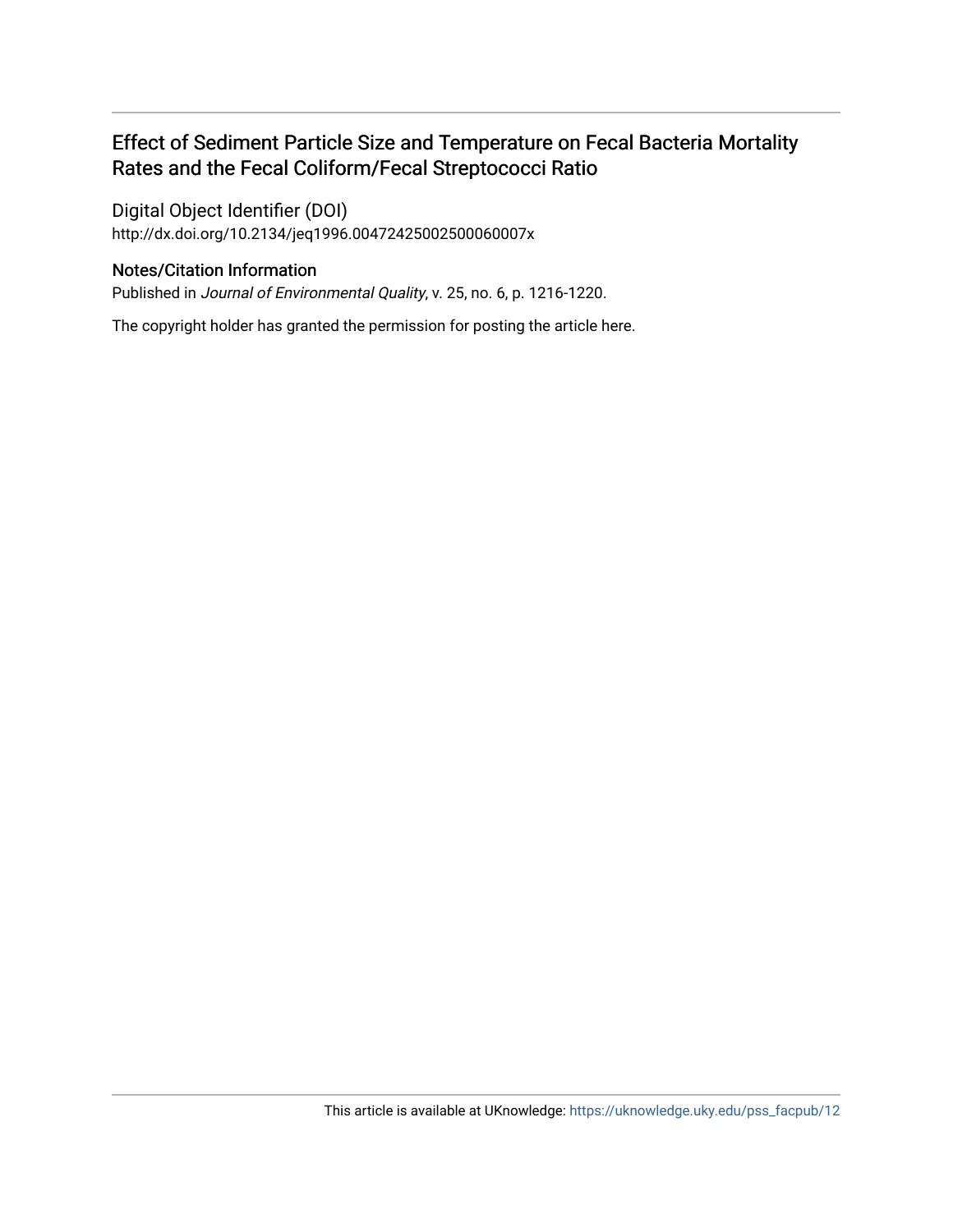# **Effect of Sediment Particle Size and Temperature on Fecal Bacteria Mortality Rates and the Fecal Coliform/Fecal Streptococci Ratio**

J. M. Howell, M. S. Coyne,\* and P. L. Cornelius

#### **ABSTRACT**

**Extended survival of fecal bacteria in sediment can obscure the source and extent of fecal contamination in agricultural settings. The variability in fecal coliform/fecal streptococci (FC/FS) ratios with time and discrepancies between observable fecal sources and measured FC/ FS ratios in shallow surface water from agricultural watersheds may be explained by examining FC and FS mortality rates in response to ambient temperature and sediment particle size. We measured FC and FS mortality rates at three different temperatures and in three feces-amended sediments with different particle size in a laboratory study. In controlled conditions, using physiological saline to reduce cell death by osmotic shock, FC mortality rates exceeded FS mortality rates. These rates declined as sediment particle-size shrank and as temperature decreased. There was no interaction between these two factors in determining fecal bacteria persistence. The apparent halflives of FCs exceeded those of FS, even though mortality rates were higher, because of FC regrowth shortly after deposition. The FC/FS ratio is influenced by temperature, the presence of sediment, and sediment particle size. In warm conditions, FC regrowth increases FC/FS ratios to levels indicative of human contamination even where none clearly exists. These factors interfere with the interpretation of the FC/FS ratio and contribute to the difficulty of its use in agricultural settings.**

**FECAL BACTERIA concentrations in underlying sedi-**<br>ment increase when cattle *(Bos taurus)* have direct-<br>ment streame. These best is unritius for neglected ECAL BACTERIA concentrations in underlying sediaccess to streams. These bacteria survive for prolonged periods in stream sediment. Monitoring programs in agricultural watersheds that use indicator bacteria, such as FCs and FS, to assess water quality, may be biased as a result. Since bottom disturbance resuspends fecal bacteria in sediment (Gary and Adams, 1985; Sherer et al., 1988), they may also appear in overlying water for extended periods (Biskie et al., 1988; Jawson et al., 1982; Stephenson and Rychert, 1982). Consequently,

Published in J. Environ. Qual. 25:1216-1220 (1996).

streams flowing through pastures typically exceed EPA limits for primary contact water (200 FCs/100 mL) long after cattle are removed (Howell et al., 1995; Jawson et al., 1982; Stephenson and Street, 1978).

Small sediment particle size increases *Escherichia coli* (FC) survival (Tate, 1978). Extended survival of *E. coli* and *Salmonella* in sediments with high clay contents has been attributed to organic matter and nutrients held by the clay (Burton et al., 1987) and to physical protection in macropores. Moisture content, pH, sunlight, competition from indigenous soil microflora, and ambient temperature are other environmental factors that affect fecal bacteria survival in soil (Gerba et al., 1975). Higher temperature usually increases bacterial mortality but it can also promote FC regrowth in aquatic environments (Doran and Linn, 1979; Stephenson and Street, 1978).

Howell et al. (1995) noted that the FC/FS ratio increased in streams of central Kentucky as temperature increased during spring. Ideally, the FC/FS ratio could be used to assess whether nonpoint source pollution comes from fecal contamination by humans (FC/FS > 4), domestic animals (FC/FS between 0.1 and 0.6), or wild animals (FC/FS<0.1) (Geldreich, 1976). However, the ratio has had questionable applicability in agricultural settings (Doran and Linn, 1979; Howell et al., 1995; Jawson et al., 1982) and is no longer recommended to distinguish between human and animal sources of contamination (APHA, 1992). This is due, in part, to the variability of FC/FS ratios.

We were interested in accounting for the variability in FC/FS ratios that we have observed on a seasonal basis in agricultural watersheds (Howell et al., 1995). While the individual effect of ambient temperature and particle size on fecal bacteria survival have been studied, the interactive effect of these parameters has not. Furthermore, FC growth shortly after manure deposition may explain some of the variability we have observed in

Department of Agronomy, Univ. of Kentucky, Lexington, KY 40546- 0091. Contribution of the Kentucky Agric. Exp. Stn., Lexington, KY. Received 12 June 1995. \*Corresponding author (mscoynOO@pop.uky. edu).

**Abbreviations:** EPA, Environmental Protection Agency; FC, fecal coliform; FS, fecal streptococci.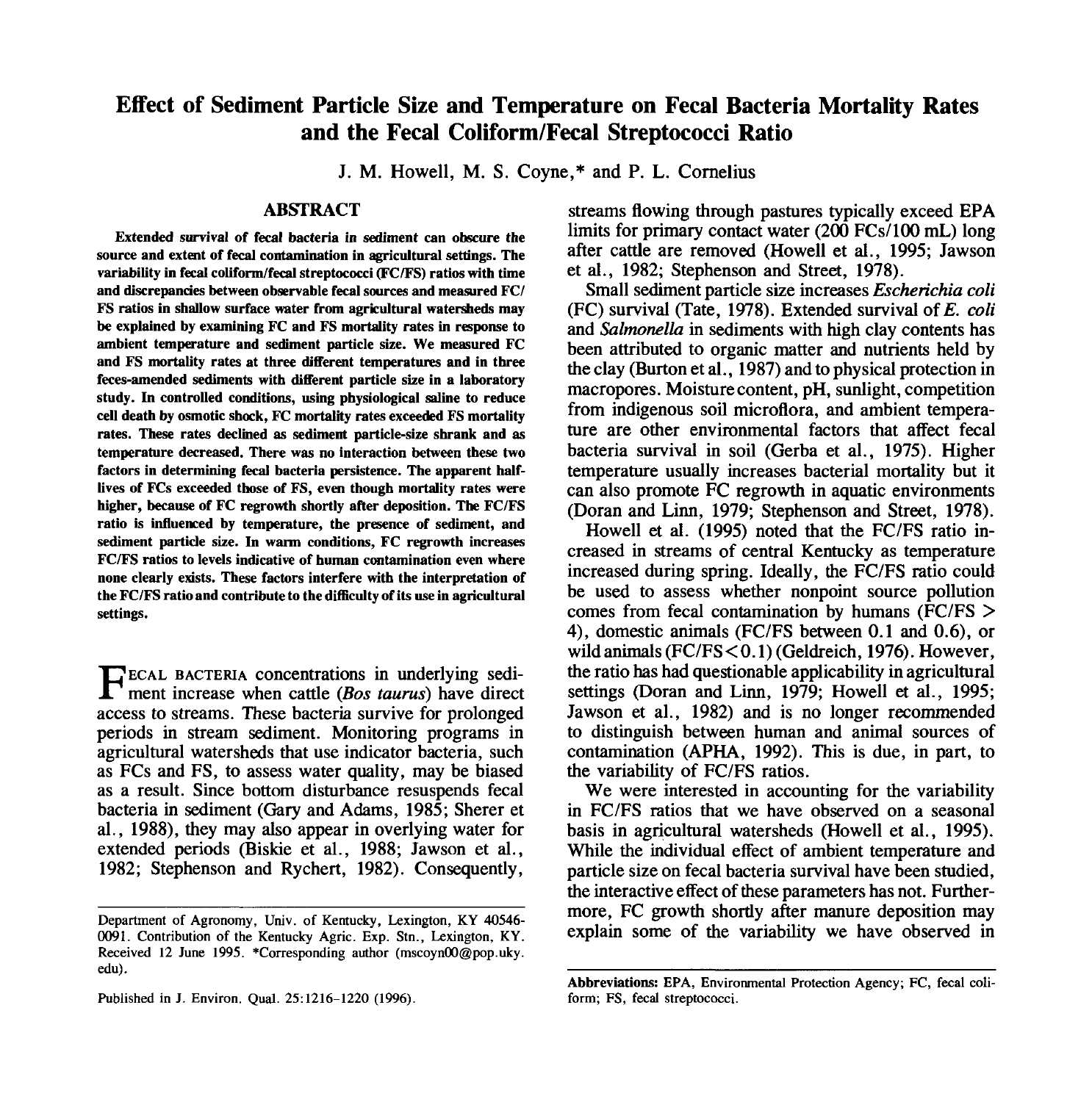water-monitoring studies (Howell et al., 1995). Our objectives were to observe whether interactive effects between sediment particle size and temperature influenced fecal bacteria growth and mortality in sediment. We also wanted to demonstrate that these effects, individual and interactive, confound use of the FC/FS ratio as an indicator of fecal contamination sources in agricultural settings.

#### MATERIALS AND METHODS

Treatment design for the experiment was a factorial arrangement of four substrates (physiological saline, sand, loam, and clay) and three incubation temperatures (4, 25, and 35°C). Particle-size distribution in each sediment ype was determined by sieving and the hydrometer method (Table 1).

Two hundred and fifty grams of substrate was placed in 500-mL Nalgene bottles and a slurry containing  $10 \pm 0.05$  g of fresh cattle manure and 200 mL of sterile physiological saline  $(8.5 g NaCl/L water)$  was added to each bottle. Sediment were nonsterile but contained no fecal bacteria prior to adding the manure slurry. The mixtures were shaken on a mechanical flatbed shaker for 30 min to ensure thorough mixing and allowed to settle for 2 h. Fecal coliforms and FS were subsequently enumerated to determine initial concentrations. Each particle size and water treatment was incubated at 4, 25, and 35°C for 40 d. All sediment treatments were saturated and maintained at a constant volume by adding sterile physiological saline. The bottle caps were loosened during the incubations to permit air exchange while minimizing evaporation. The experiment was replicated three times with each replicate done in a different 40-d period.

#### **Data Collection**

At 0, 3, 8, 15, 20, 30, and 40 d, 10-g subsamples from each bottle were collected with a spatula with minimal disturbance to the sediment. Ten milliliter subsamples of the physiological saline treatment were also collected. Fecal coliforms and FS in each subsample were enumerated by spiral plating after 10-fold dilution in sterile physiological saline. Fecal coliforms were incubated on mFC agar (Difco Corp., Detroit, MI) for  $22 \pm 2$  h at 44.5°C. Fecal streptococci were incubated on KFS agar (Difco) for  $44 \pm 4$  h at 35°C. All dark blue colonies growing on mFC agar were counted and assumed to be presumptive FCs. All red and light red colonies growing on KFS agar were counted and assumed to be presumptive FS.

The dry weight of sediment was determined 2 h after initial mixing and on Day 15 of incubation. The initial dry weight of each sediment was used to calculate the fecal bacteria per gram of dry sediment for the sample at Day 0. Dry weights determined 15 d later were used to calculate fecal bacteria populations per gram dry sediment for samples taken from Day 3 to 40. Since the samples stayed at a constant volume, the percent dry weight of each substrate remained approximately constant after the initial sample. Fecal bacteria in the physiological saline treatment are reported as organisms per milliliter of water.

#### **Statistical Analysis**

Since bacterial counts increased from Day 0 to 3, but decreased thereafter, the data from Day 3 to 40 were analyzed for differences in bacterial mortality rates. For this analysis, bacterial counts were transformed to the natural logarithm (In) of count  $+1$ . For each experimental unit, the linear regression of  $\ln$  (count  $+1$ ) on number of days incubation was computed

**Table** 1. Particle-size **distribution of coarse, medium, and fine sediment.**

| Sediment type | Clav | Silt | Sand | <b>Textural class</b> |
|---------------|------|------|------|-----------------------|
|               |      | οχ.  |      |                       |
| Coarse        | 0    |      | 100  | Sand                  |
| Medium        | 10   | 49   | 41   | Loam                  |
| Fine          | 100  |      | 0    | Clay                  |

as a measure of mortality rate for FCs and FS. Regressions of the difference between FCs and FS with respect to In (count + 1) were also computed. Treatment differences with respect to such regressions were evaluated by analysis of variance of the regression coefficients obtained from the individual experimental units.

Bacterial half-lives, that is, the number of days,  $X_{50}$ , required to reduce culturable cells by 50% from their maximum concentration (assumed to have occurred on Day 3), were estimated for each treatment using the model

$$
\ln (\text{count} + 1) = \beta_0 + \beta_1 X^{\beta_2} + e \qquad [1]
$$

where  $\beta_0$ ,  $\beta_1$ , and  $\beta_2$  are model parameters to be estimated,  $X$  is the number of days after deposition, and  $e$  is a random error. Note that Eq. [1] postulates an exponential decay curve of the form  $y = \alpha e^{-\gamma z}$  where  $a = e^{\beta \theta}$ ,  $\gamma = -\beta_1$ , and  $z =$  $X^{\beta_2}$ . The solution for  $X_{50}$  is

$$
X_{50} = [\beta_1^{-1} \ln 0.5 + 3^{\beta_2}]^{1/\beta_2}
$$
 [2]

Least squares fitting of the nonlinear model, Eq. [1], was accomplished using SAS procedure NLIN (SAS Institute, Inc., 1990). The exponential decay curve would be equivalent to Eq. [1] with  $\beta_2 = 1$ . To show that Eq. [1] was a better fit, all that was needed was to test  $H_0/\beta_2 = 1$ . Rejection of  $H_0$ implied that Eq. [1] was more appropriate than the exponential decay curve.

### RESULTS AND DISCUSSION **Effects of Sediment Type and** Temperature on Mortality

There was no evident interaction between sediment and temperature on fecal coliform ( $P = 0.659$ ) and fecal streptococci ( $P = 0.243$ ) mortality rates. Consequently, for some comparisons, the results were averaged across either all sediment types or all temperature regimes.

**Table 2. Fecal coliform and fecal streptococci mortality rates as influenced by substrate type and temperature.**

| <b>Treatment</b> | Fecal coliform<br>mortality rate†<br>(FC) | Fecal streptococci<br>mortality rate<br>(FS) | $H_0/FC - FS = 0$ ‡<br>P >  T |
|------------------|-------------------------------------------|----------------------------------------------|-------------------------------|
| Substrate        |                                           |                                              |                               |
| Water            | 0.128a                                    | 0.087a                                       | 0.0004                        |
| Sand             | 0.104a                                    | 0.078ab                                      | 0.0153                        |
| Loam             | 0.103a                                    | 0.068ab                                      | 0.0020                        |
| Clav             | 0.043 <sub>b</sub>                        | 0.046 <sub>b</sub>                           | 0.7576                        |
| Temperature      |                                           |                                              |                               |
| 4°C              | 0.047a                                    | 0.018a                                       | 0.0024                        |
| $25^{\circ}$ C   | 0.097 <sub>b</sub>                        | 0.079 <sub>b</sub>                           | 0.0453                        |
| $35^{\circ}$ C   | 0.139c                                    | 0.113c                                       | 0.0056                        |

Mortality **rates are in units of In cells** d- 1. Mortality **rates in the same column with the same letters are not significantly different. The effect of substrate** on mortality rate is **averaged across the** three incubation **temperatures and the effect of temperature** on mortality rate is **averaged across each substrate type.**

The null hypothesis, Ho, is that fecal coliform (FC) mortality **rates are** equal to fecal streptococci (FS) mortality **rates.**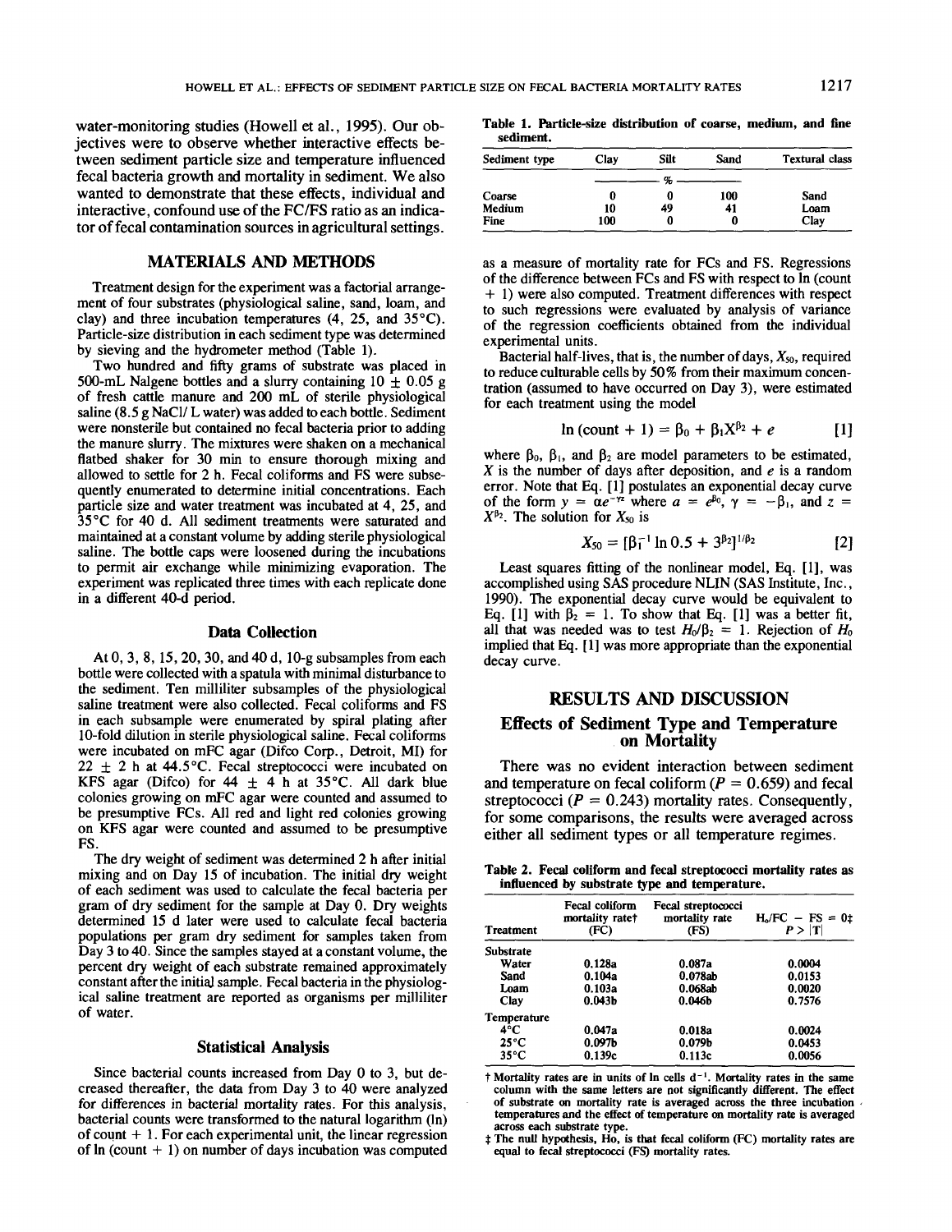**Table 3. The influence of substrate type and temperature on the mortality rates** and half-lives of fecal coliforms **and fecal streptococci.**

| Substrate<br>type | Temperature,<br>°C | <b>Fecal coliforms</b>    |                 | Fecal streptococci  |                 |
|-------------------|--------------------|---------------------------|-----------------|---------------------|-----------------|
|                   |                    | <b>Mortality</b><br>ratet | Half-life.<br>d | Mortality<br>rate   | Half-life.<br>d |
| Water             | 4                  | $0.077$ abc               | 15.6            | 0.029a              | 35.9            |
|                   | 25                 | 0.135cde                  | 13.9            | 0.109a              | 6.4             |
|                   | 35                 | 0.172e                    | 4.3             | 0.124 <sub>bc</sub> | 4.4             |
| Sand              | 4                  | 0.043ab                   | 13.1            | 0.013a              | 41.5            |
|                   | 25                 | 0.124cde                  | 7.3             | 0.119bc             | 5.4             |
|                   | 35                 | $0.146$ de                | 4.2             | 0.103 <sub>bc</sub> | 4.6             |
| Loam              | 4                  | 0.043ab                   | 18.1            | 0.010a              | 40.6            |
|                   | 25                 | 0.108bcde                 | 15.7            | 0.064ab             | 11.5            |
|                   | 35                 | 0.156e                    | 4.3             | 0.130c              | 6.2             |
| Clay              | 4                  | 0.025a                    | 24.7            | 0.019a              | 39.1            |
|                   | 25                 | 0.022a                    | 36.9            | 0.025a              | 31.9            |
|                   | 35                 | 0.083abcd                 | 6.4             | 0.095bc             | 9.3             |

<sup>†</sup> Mortality rates are in units of  $\ln$  cells d<sup>-1</sup>. Mortality rates in the same column followed by **the same letters are not** significantly different.

Overall, sediment type significantly affected fecal coliform mortality ( $P = 0.001$ ) but not FS mortality ( $P =$ 0.131). Fecal coliform mortality rates were significantly less in clay-sized sediment than in coarser sediment or physiological saline (Table 2). Fecal streptococci mortality rates were also significantly less in clay-sized sediment than in physiological saline but not significantly less than in other sediment types (Table 2). Sherer et al. (1992) also observed that FCs survived longer in fine sediments than in coarse sediments and found no differences in FS survival between fine and coarse sediments. Grimes (1980) suggested that higher FC populations in clayey sediments are the result of surface area and particlecharge differences.

Fecal coliforms survive longer in sediment-laden than sediment-free water (Sherer et al., 1992). In our study, FC and FS mortality rates were higher in physiological saline than in other treatments, but this difference was not significant when compared to sediment types other than clay (Table 2). Bacterial survival in physiological saline may have been affected by particulates in the manure. In effect, the particulates provided a range of particle sizes on which the fecal bacteria could attach and grow.

Temperature significantly affected both FC and FS mortality ( $P = 0.001$ ). As temperature increased, mortality rates significantly increased (Table 2). Other studies have shown that temperature affects fecal bacteria survival in water, soil, and sediment (Faust, 1982; Gerba et al., 1975; Von Donsel et al. 1967; Zibilske and Weaver, 1978). *Salmonella typhimurium* mortality in soil, for example, increases with increasing temperature (Zibilske and Weaver, 1978).

We calculated bacterial half-lives using nonlinear models because mortality was not predicted well by simple exponential decay  $[\ln(N/N_0) = -kt]$  (Table 3). As temperature increased or as sediments became coarser, fecal bacteria mortality became increasingly nonlinear (Fig. 1). Davies et al. (1995) also reported that simple exponential decay did not accurately reflect the mortality of fecal bacteria in freshwater and marine sediments. They attributed this to complications because of predation and growth. These are also potential explanations for our



**Fig. 1. Nonlinear** mortality of **fecal coliforms in sediment of various** particle size (A) or **at different temperature** (B). Symbols **represent the mean concentration of FCs averaged across temperature** (A) or particle size (B), respectively. The plotted regression **lines are the predicted exponential decay** using a simple first-order **model with rate constants derived from** Table 2.

system since predators, such as protozoa, were not excluded from the manure used in the study and conditions were favorable for bacterial growth at the higher incubation temperatures.

Our data reflect culturable rather than total viable cells. This underestimates the true half-life of the fecal bacteria since the initial population is underestimated. We assume that it does not affect the mortality rates unless viable but nonculturable bacteria differ in this respect. Davies et al. (1995) reported a study in which the proportion of culturable to viable but nonculturable *E. coli* remained constant. So, the culturable ceils in our study are probably a reasonable indicator of overall FC mortality rates. In the absence of information to the contrary, we assume the same is also true for FS, though this clearly may not be valid.

#### **Fecal Coliform Mortafity vs. Fecal Streptococci** Mortality

Fecal streptococci mortality rates were significantly less than FC mortality rates in physiological saline, sand, and loam but the mortality rates of both fecal bacteria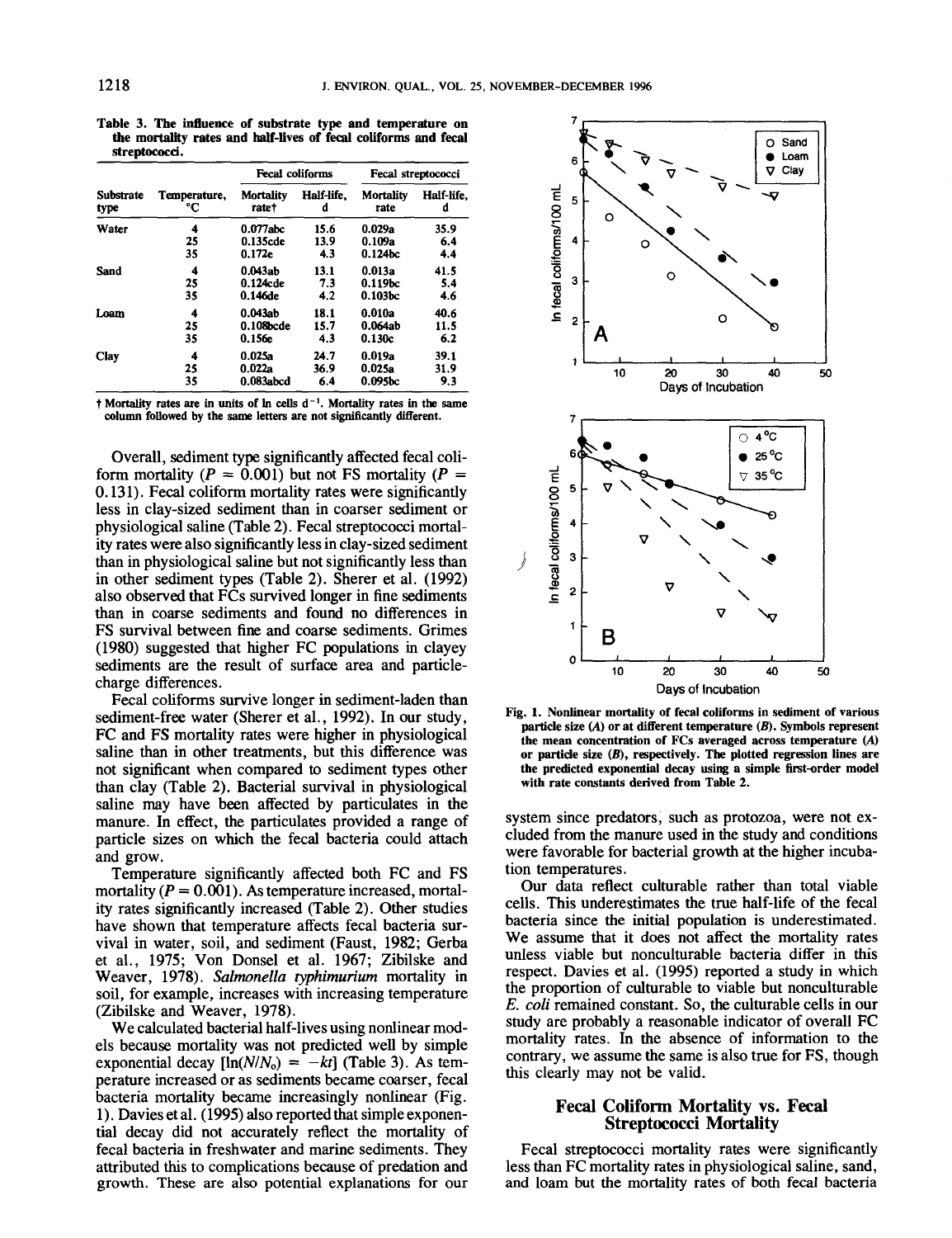

Fig. 2, Effect of sediment type **and incubation conditions** on the fecal coliform/fecal streptococci (FC/FS) ratio of **cattle maaure-amended** sediment.

were similar in clay (Table 2). This is in contrast with observations by Sherer et al. (1992) that FS survive longer than FCs in fine sediment and FCs survive longer in coarse sediment. Fecal coliform survival was also significantly less than FS survival at each incubation temperature in our study (Table 2).

Fecal streptococci mortality rates were less than FC mortality rates for all treatment combinations except for clay-sized particles at 25 and 35°C (Table 3). Although FS mortality rates were lower for most treatment combinations, FC half-lives exceeded FS half-lives at 25°C and were approximately equal at 35°C in all substrates but clay (Table 3).

Fecal coliform concentrations increased until Day 3 of incubation (data not shown). After 3 d incubation 25 and 35°C, FCs greatly exceeded FS. This caused greater FC half-lives even though their mortality rates were higher than that of FS. Because death is a rate process, and is independent of the actual number of organisms, the higher the initial number of organisms, the longer the apparent survival (Von Donsel et al., 1967).

Fecal coliform regrowth in soil, sediment, and runoff

water has frequently been reported (Crane et al., 1980; Doran and Linn, 1979; Von Donsel, 1967). Doran and Linn (1979) noted that FS concentration in runoff water containing fresh cattle feces changed little over a 40-h incubation at 4 and 21°C. However, while *S. bovis* initially made up 81% of the FS population, after a 40-h incubation at 4 and 21 °C, *S. bovis* made up 19 and 1% of the population, respectively. They suggested that while *the S. bovis* population declined during incubation, nonstarch hydrolyzing FS increased to maintain a constant FS population.

#### **Fecal Coliform/Fecal Streptococci Ratio**

On Day 0, all FC/FS ratios were indicative of the domestic animal source of feces except in the clay substrate where the ratio exceeded 7. The high ratio in the clay substrate may be caused by different adsorption characteristics of FCs and FS (Biskie et al., 1988). Bacterial cell surface hydrophobicity influences adhesion of bacteria to solid surfaces and streptococci have been found with greater hydrophobicity *than E. coli* (Huysman and Verstraete, 1993). The greater hydrophobicity of